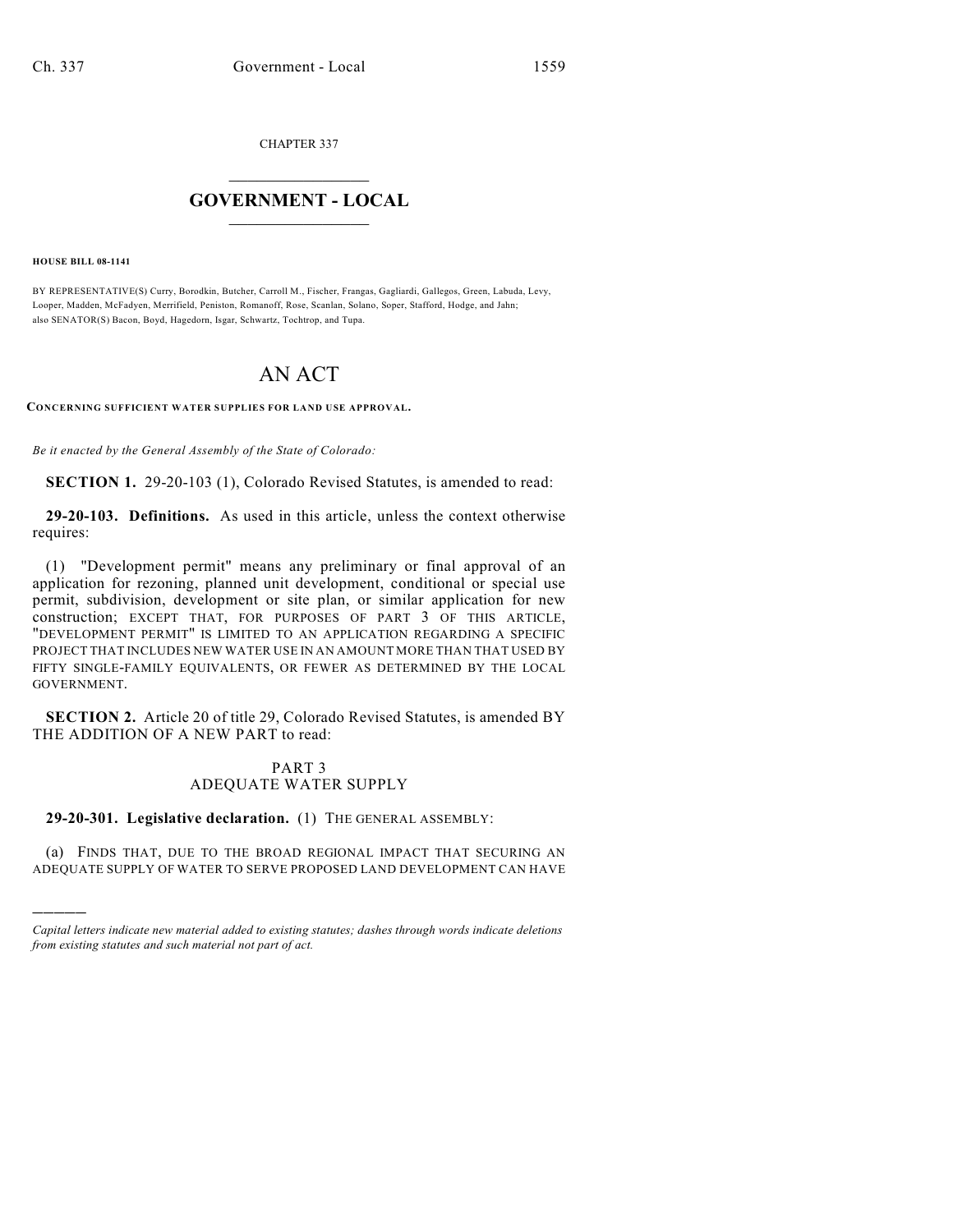1560 Government - Local Ch. 337

BOTH WITHIN AND BETWEEN RIVER BASINS, IT IS IMPERATIVE THAT LOCAL GOVERNMENTS BE PROVIDED WITH RELIABLE INFORMATION CONCERNING THE ADEQUACY OF PROPOSED DEVELOPMENTS' WATER SUPPLY TO INFORM LOCAL GOVERNMENTS IN THE EXERCISE OF THEIR DISCRETION IN THE ISSUANCE OF DEVELOPMENT PERMITS; AND

(b) TO THAT END, DECLARES THAT WHILE LAND USE AND DEVELOPMENT APPROVAL DECISIONS ARE MATTERS OF LOCAL CONCERN, THE ENACTMENT OF THIS PART 3, TO HELP ENSURE THE ADEQUACY OF WATER FOR NEW DEVELOPMENTS, IS A MATTER OF STATEWIDE CONCERN AND NECESSARY FOR THE PRESERVATION OF PUBLIC HEALTH, SAFETY, AND WELFARE AND THE ENVIRONMENT OF COLORADO.

**29-20-302. Definitions.** AS USED IN THIS PART 3, UNLESS THE CONTEXT OTHERWISE REQUIRES:

(1) "ADEQUATE" MEANS A WATER SUPPLY THAT WILL BE SUFFICIENT FOR BUILD-OUT OF THE PROPOSED DEVELOPMENT IN TERMS OF QUALITY, QUANTITY, DEPENDABILITY, AND AVAILABILITY TO PROVIDE A SUPPLY OF WATER FOR THE TYPE OF DEVELOPMENT PROPOSED, AND MAY INCLUDE REASONABLE CONSERVATION MEASURES AND WATER DEMAND MANAGEMENT MEASURES TO ACCOUNT FOR HYDROLOGIC VARIABILITY.

(2) "WATER SUPPLY ENTITY" MEANS A MUNICIPALITY, COUNTY, SPECIAL DISTRICT, WATER CONSERVANCY DISTRICT, WATER CONSERVATION DISTRICT, WATER AUTHORITY, OR OTHER PUBLIC OR PRIVATE WATER SUPPLY COMPANY THAT SUPPLIES, DISTRIBUTES, OR OTHERWISE PROVIDES WATER AT RETAIL.

**29-20-303. Adequate water supply for development.** (1) A LOCAL GOVERNMENT SHALL NOT APPROVE AN APPLICATION FOR A DEVELOPMENT PERMIT UNLESS IT DETERMINES IN ITS SOLE DISCRETION, AFTER CONSIDERING THE APPLICATION AND ALL OF THE INFORMATION PROVIDED, THAT THE APPLICANT HAS SATISFACTORILY DEMONSTRATED THAT THE PROPOSED WATER SUPPLY WILL BE ADEQUATE. A LOCAL GOVERNMENT SHALL MAKE SUCH DETERMINATION ONLY ONCE DURING THE DEVELOPMENT PERMIT APPROVAL PROCESS UNLESS THE WATER DEMANDS OR SUPPLY OF THE SPECIFIC PROJECT FOR WHICH THE DEVELOPMENT PERMIT IS SOUGHT ARE MATERIALLY CHANGED. A LOCAL GOVERNMENT SHALL HAVE THE DISCRETION TO DETERMINE THE STAGE IN THE DEVELOPMENT PERMIT APPROVAL PROCESS AT WHICH SUCH DETERMINATION IS MADE.

(2) NOTHING IN THIS PART 3 SHALL BE CONSTRUED TO REQUIRE THAT THE APPLICANT OWN OR HAVE ACQUIRED THE PROPOSED WATER SUPPLY OR CONSTRUCTED THE RELATED INFRASTRUCTURE AT THE TIME OF THE APPLICATION.

**29-20-304. Water supply requirements.** (1) EXCEPT AS SPECIFIED IN SUBSECTIONS (2) AND (3) OF THIS SECTION, AN APPLICANT FOR A DEVELOPMENT PERMIT SHALL SUBMIT ESTIMATED WATER SUPPLY REQUIREMENTS FOR THE PROPOSED DEVELOPMENT IN A REPORT PREPARED BY A REGISTERED PROFESSIONAL ENGINEER OR WATER SUPPLY EXPERT ACCEPTABLE TO THE LOCAL GOVERNMENT. THE REPORT SHALL INCLUDE:

(a) AN ESTIMATE OF THE WATER SUPPLY REQUIREMENTS FOR THE PROPOSED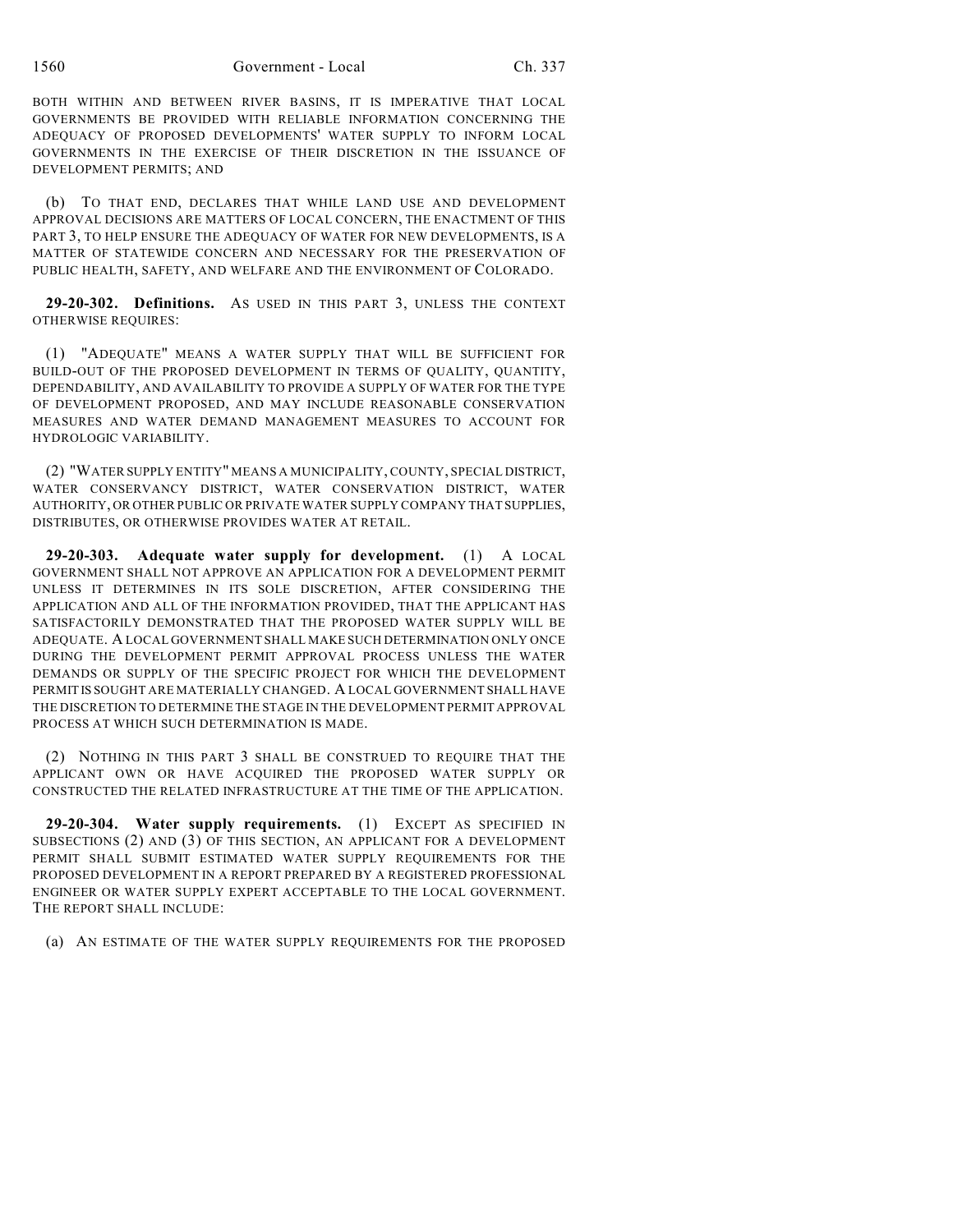DEVELOPMENT THROUGH BUILD-OUT CONDITIONS;

(b) A DESCRIPTION OF THE PHYSICAL SOURCE OF WATER SUPPLY THAT WILL BE USED TO SERVE THE PROPOSED DEVELOPMENT;

(c) AN ESTIMATE OF THE AMOUNT OF WATER YIELD PROJECTED FROM THE PROPOSED WATER SUPPLY UNDER VARIOUS HYDROLOGIC CONDITIONS;

(d) WATER CONSERVATION MEASURES, IF ANY, THAT MAY BE IMPLEMENTED WITHIN THE DEVELOPMENT;

(e) WATER DEMAND MANAGEMENT MEASURES, IF ANY, THAT MAY BE IMPLEMENTED WITHIN THE DEVELOPMENT TO ACCOUNT FOR HYDROLOGIC VARIABILITY; AND

(f) SUCH OTHER INFORMATION AS MAY BE REQUIRED BY THE LOCAL GOVERNMENT.

(2) IF THE DEVELOPMENT IS TO BE SERVED BY A WATER SUPPLY ENTITY, THE LOCAL GOVERNMENT MAY ALLOW THE APPLICANT TO SUBMIT, IN LIEU OF THE REPORT REQUIRED BY SUBSECTION (1) OF THIS SECTION, A LETTER PREPARED BY A REGISTERED PROFESSIONAL ENGINEER OR BY A WATER SUPPLY EXPERT FROM THE WATER SUPPLY ENTITY STATING WHETHER THE WATER SUPPLY ENTITY IS WILLING TO COMMIT AND ITS ABILITY TO PROVIDE AN ADEQUATE WATER SUPPLY FOR THE PROPOSED DEVELOPMENT. THE WATER SUPPLY ENTITY'S ENGINEER OR EXPERT SHALL PREPARE THE LETTER IF SO REQUESTED BY THE APPLICANT. AT A MINIMUM, THE LETTER SHALL INCLUDE:

(a) AN ESTIMATE OF THE WATER SUPPLY REQUIREMENTS FOR THE PROPOSED DEVELOPMENT THROUGH BUILD-OUT CONDITIONS;

(b) A DESCRIPTION OF THE PHYSICAL SOURCE OF WATER SUPPLY THAT WILL BE USED TO SERVE THE PROPOSED DEVELOPMENT;

(c) AN ESTIMATE OF THE AMOUNT OF WATER YIELD PROJECTED FROM THE PROPOSED WATER SUPPLY UNDER VARIOUS HYDROLOGIC CONDITIONS;

(d) WATER CONSERVATION MEASURES, IF ANY, THAT MAY BE IMPLEMENTED WITHIN THE PROPOSED DEVELOPMENT;

(e) WATER DEMAND MANAGEMENT MEASURES, IF ANY, THAT MAY BE IMPLEMENTED TO ADDRESS HYDROLOGIC VARIATIONS; AND

(f) SUCH OTHER INFORMATION AS MAY BE REQUIRED BY THE LOCAL GOVERNMENT.

(3) IN THE ALTERNATIVE, AN APPLICANT SHALL NOT BE REQUIRED TO PROVIDE A LETTER OR REPORT IDENTIFIED PURSUANT TO SUBSECTIONS (1) AND (2) OF THIS SECTION IF THE WATER FOR THE PROPOSED DEVELOPMENT IS TO BE PROVIDED BY A WATER SUPPLY ENTITY THAT HAS A WATER SUPPLY PLAN THAT: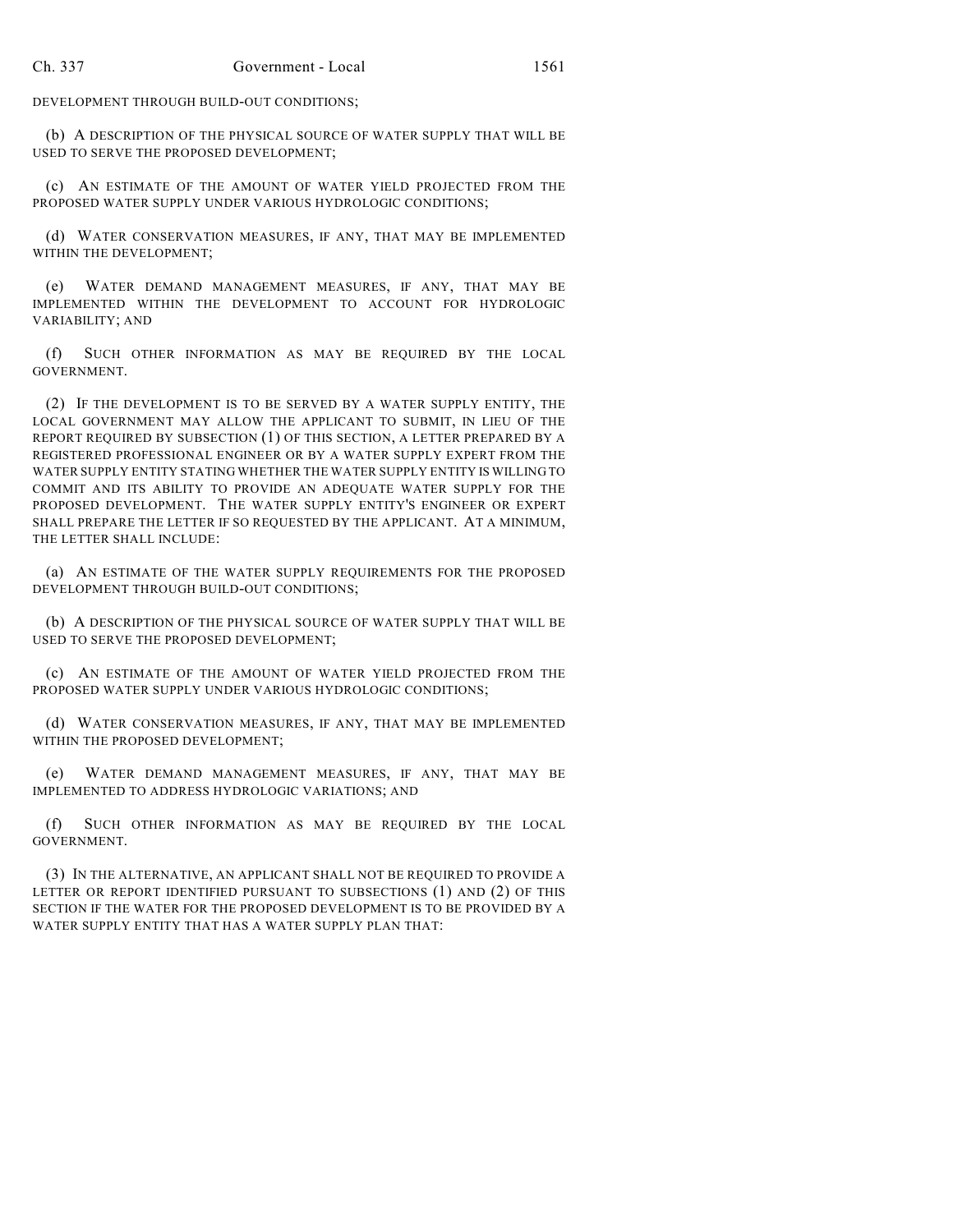(a) HAS BEEN REVIEWED AND UPDATED, IF APPROPRIATE, WITHIN THE PREVIOUS TEN YEARS BY THE GOVERNING BOARD OF THE WATER SUPPLY ENTITY;

(b) HAS A MINIMUM TWENTY-YEAR PLANNING HORIZON;

(c) LISTS THE WATER CONSERVATION MEASURES, IF ANY, THAT MAY BE IMPLEMENTED WITHIN THE SERVICE AREA;

(d) LISTS THE WATER DEMAND MANAGEMENT MEASURES, IF ANY, THAT MAY BE IMPLEMENTED WITHIN THE DEVELOPMENT;

(e) INCLUDES A GENERAL DESCRIPTION OF THE WATER SUPPLY ENTITY'S WATER OBLIGATIONS;

(f) INCLUDES A GENERAL DESCRIPTION OF THE WATER SUPPLY ENTITY'S WATER SUPPLIES; AND

(g) IS ON FILE WITH THE LOCAL GOVERNMENT.

**29-20-305. Determination of adequate water supply.** (1) THE LOCAL GOVERNMENT'S SOLE DETERMINATION AS TO WHETHER AN APPLICANT HAS A WATER SUPPLY THAT IS ADEQUATE TO MEET THE WATER SUPPLY REQUIREMENTS OF A PROPOSED DEVELOPMENT SHALL BE BASED ON CONSIDERATION OF THE FOLLOWING INFORMATION:

(a) THE DOCUMENTATION REQUIRED BY SECTION 29-20-304;

(b) IF REQUESTED BY THE LOCAL GOVERNMENT, A LETTER FROM THE STATE ENGINEER COMMENTING ON THE DOCUMENTATION REQUIRED PURSUANT TO SECTION 29-20-304;

(c) WHETHER THE APPLICANT HAS PAID TO A WATER SUPPLY ENTITY A FEE OR CHARGE FOR THE PURPOSE OF ACQUIRING WATER FOR OR EXPANDING OR CONSTRUCTING THE INFRASTRUCTURE TO SERVE THE PROPOSED DEVELOPMENT; AND

(d) ANY OTHER INFORMATION DEEMED RELEVANT BY THE LOCAL GOVERNMENT TO DETERMINE, IN ITS SOLE DISCRETION, WHETHER THE WATER SUPPLY FOR THE PROPOSED DEVELOPMENT IS ADEQUATE, INCLUDING, WITHOUT LIMITATION, ANY INFORMATION REQUIRED TO BE SUBMITTED BY THE APPLICANT PURSUANT TO APPLICABLE LOCAL GOVERNMENT LAND USE REGULATIONS OR STATE STATUTES.

**29-20-306. Cluster developments - inapplicability.** NOTHING IN THIS PART 3 SHALL BE DEEMED TO APPLY TO A RURAL LAND USE PROCESS REGARDING THE APPROVAL OF A CLUSTER DEVELOPMENT PURSUANT TO PART 4 OF ARTICLE 28 OF TITLE 30, C.R.S.

**SECTION 3. Applicability.** This act shall apply to applications for development permits submitted on or after the effective date of this act.